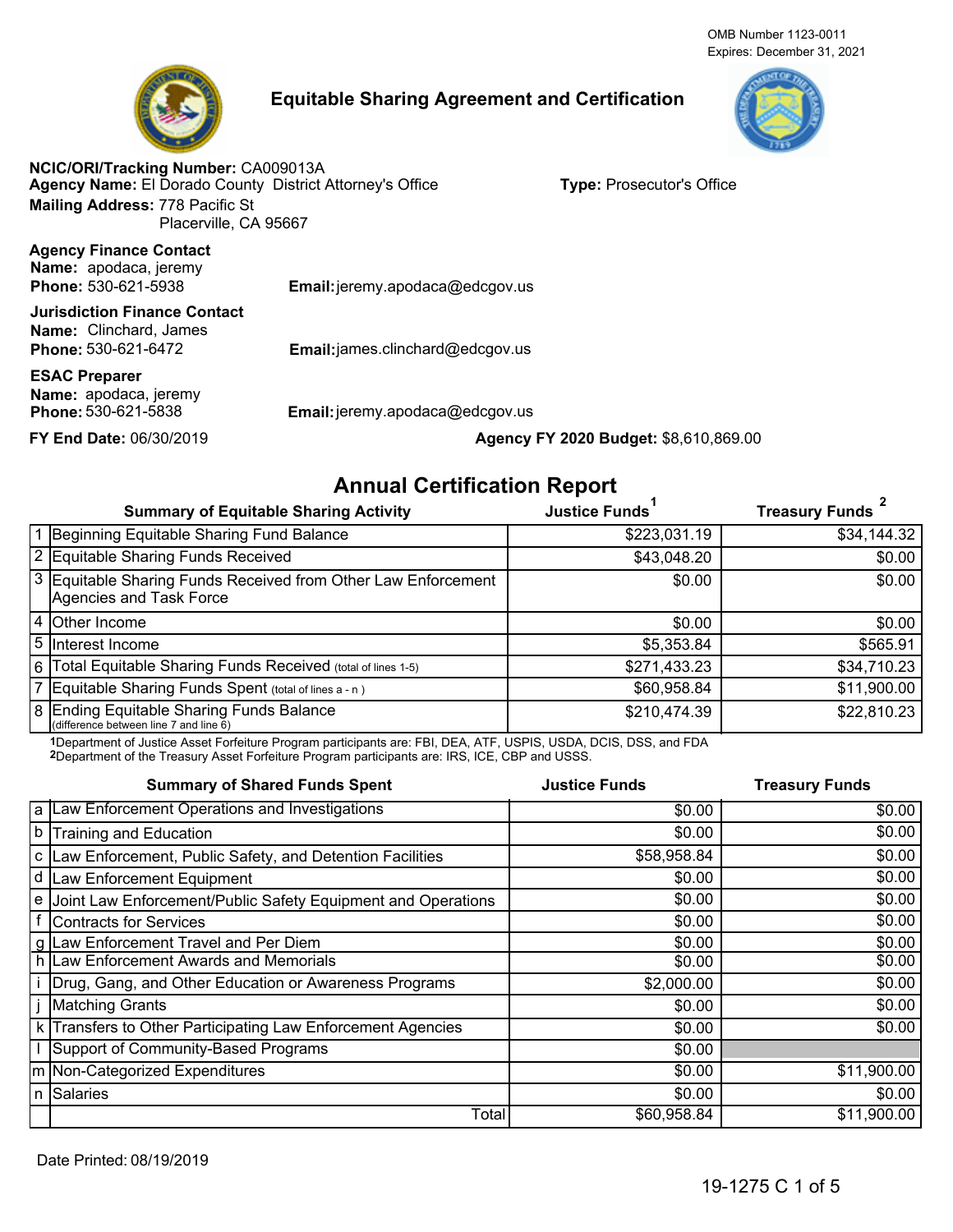#### **Equitable Sharing Funds Received From Other Agencies**

| <b>Transferring Agency Name</b> | <b>Justice Funds</b> | <b>Treasury Funds</b> |
|---------------------------------|----------------------|-----------------------|
|                                 |                      |                       |
|                                 |                      |                       |

#### **Other Income**

| <b>Other Income Type</b> | <b>Justice Funds</b> | <b>Treasury Funds</b> |
|--------------------------|----------------------|-----------------------|
|                          |                      |                       |

#### **Matching Grants**

| <b>Matching Grant Name</b> | <b>Justice Funds</b> | <b>Treasury Funds</b> |
|----------------------------|----------------------|-----------------------|
|                            |                      |                       |

#### **Transfers to Other Participating Law Enforcement Agencies**

| <b>Receiving Agency Name</b> | <b>Justice Funds</b> | <b>Treasury Funds</b> |
|------------------------------|----------------------|-----------------------|
|                              |                      |                       |

#### **Support of Community-Based Programs**

| <b>Recipient</b> | <b>Justice Funds</b> |  |
|------------------|----------------------|--|
|                  |                      |  |

#### **Non-Categorized Expenditures**

| Description                                             | <b>Justice Funds</b> | Treasury Funds |
|---------------------------------------------------------|----------------------|----------------|
| Reversal of funds deposited to wrong fund in prior year |                      | \$11,900.00    |

#### **Salaries**

| <b>Salary Type</b> | <b>Justice Funds</b> | <b>Treasury Funds</b> |
|--------------------|----------------------|-----------------------|
|                    |                      |                       |

## **Paperwork Reduction Act Notice**

Under the Paperwork Reduction Act, a person is not required to respond to a collection of information unless it displays a valid OMB control number. We try to create accurate and easily understood forms that impose the least possible burden on you to complete. The estimated average time to complete this form is 30 minutes. If you have comments regarding the accuracy of this estimate, or suggestions for making this form simpler, please write to the Asset Forfeiture and Money Laundering Section at 1400 New York Avenue, N.W., Washington, DC 20005.

## **Privacy Act Notice**

The Department of Justice is collecting this information for the purpose of reviewing your equitable sharing expenditures. Providing this information is voluntary; however, the information is necessary for your agency to maintain Program compliance. Information collected is covered by Department of Justice System of Records Notice, 71 Fed. Reg. 29170 (May 19, 2006), JMD-022 Department of Justice Consolidated Asset Tracking System (CATS). This information may be disclosed to contractors when necessary to accomplish an agency function, to law enforcement when there is a violation or potential violation of law, or in accordance with other published routine uses. For a complete list of routine uses, see the System of Records Notice as amended by subsequent publications.

## **Single Audit Information**

**Company:** CliftonLarsonAllen LLP **Name:** Richard Gonzalez **Independent Auditor Phone:**

Email: rich.gonzalez@claconnect.com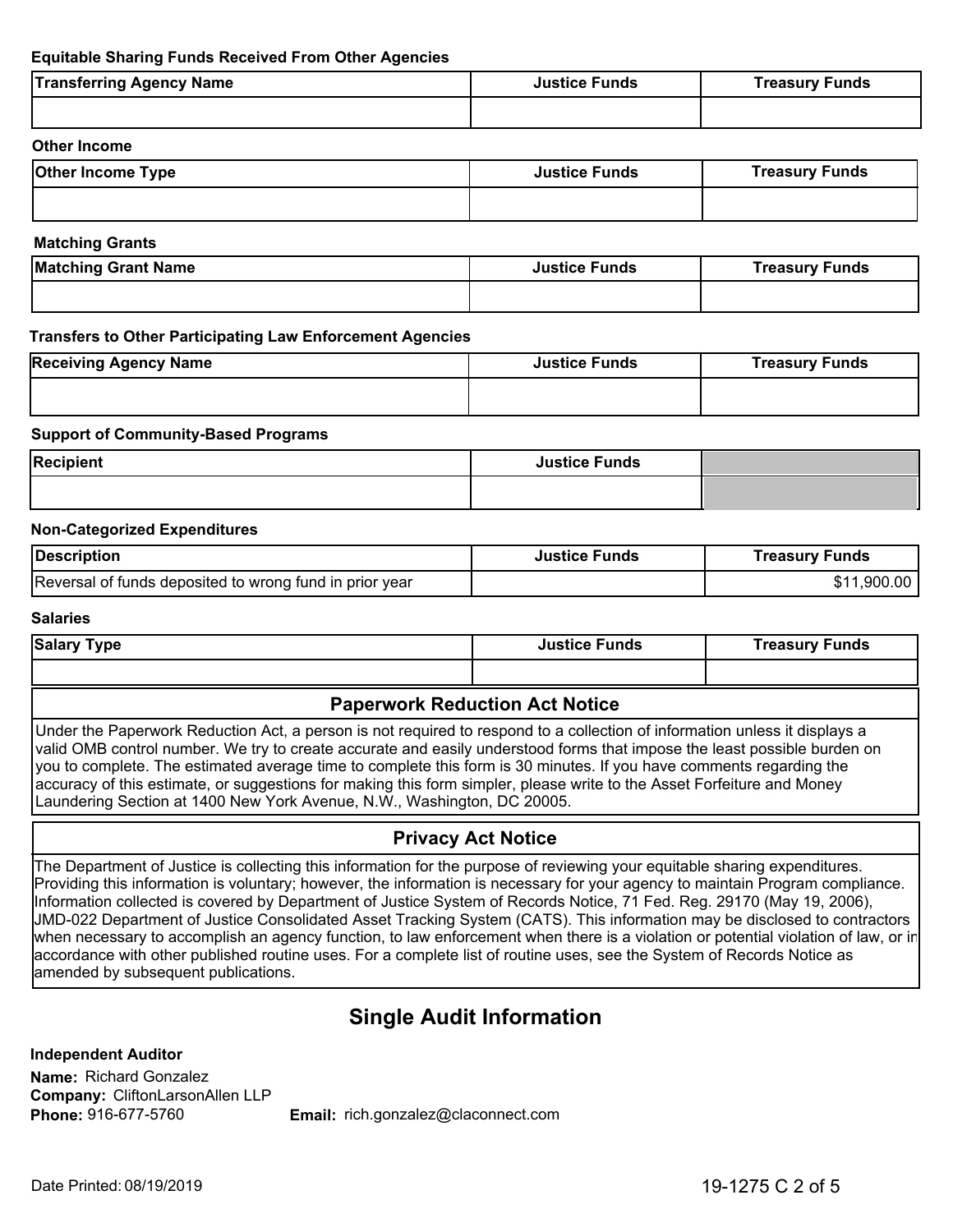**Were equitable sharing expenditures included on your jurisdiction's prior fiscal year's Schedule of Expenditures of Federal Awards (SEFA)?** 

|  | IX I<br>NΩ |  |
|--|------------|--|
|--|------------|--|

**Prior year Single Audit Number Assigned by Harvester Database:**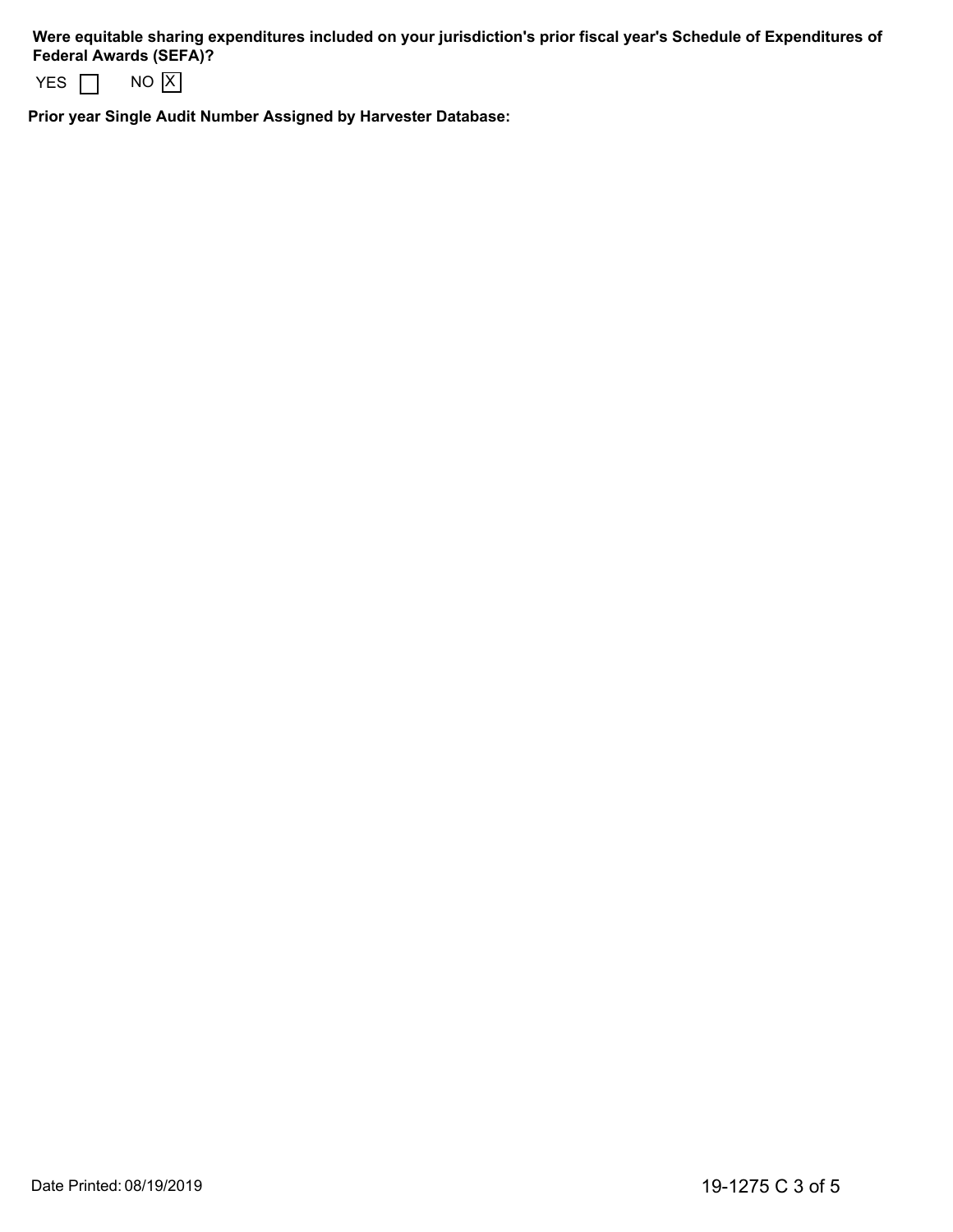# **Affidavit**

Under penalty of perjury, the undersigned officials certify that they have read and understand their obligations under the *Guide to Equitable Sharing for State, Local, and Tribal Law Enforcement Agencies (Guide)* and all subsequent updates, this Equitable Sharing Agreement, and the applicable sections of the Code of Federal Regulations. The undersigned officials certify that the information submitted on the Equitable Sharing Agreement and Certification form (ESAC) is an accurate accounting of funds received and spent by the Agency.

The undersigned certify that the Agency is in compliance with the applicable nondiscrimination requirements of the following laws and their Department of Justice implementing regulations: Title VI of the Civil Rights Act of 1964 (42 U.S.C. § 2000d *et seq.*), Title IX of the Education Amendments of 1972 (20 U.S.C. § 1681 *et seq*.), Section 504 of the Rehabilitation Act of 1973 (29 U.S.C. § 794), and the Age Discrimination Act of 1975 (42 U.S.C. § 6101 *et seq*.), which prohibit discrimination on the basis of race, color, national origin, disability, or age in any federally assisted program or activity, or on the basis of sex in any federally assisted education program or activity. The Agency agrees that it will comply with all federal statutes and regulations permitting federal investigators access to records and any other sources of information as may be necessary to determine compliance with civil rights and other applicable statutes and regulations.

# **Equitable Sharing Agreement**

This Federal Equitable Sharing Agreement, entered into among (1) the Federal Government, (2) the Agency, and (3) the Agency's governing body, sets forth the requirements for participation in the federal Equitable Sharing Program and the restrictions upon the use of federally forfeited funds, property, and any interest earned thereon, which are equitably shared with participating law enforcement agencies. By submitting this form, the Agency agrees that it will be bound by the *Guide* and all subsequent updates, this Equitable Sharing Agreement, and the applicable sections of the Code of Federal Regulations. Submission of the ESAC is a prerequisite to receiving any funds or property through the Equitable Sharing Program.

**1. Submission.** The ESAC must be signed and electronically submitted within 60 days of the end of the Agency's fiscal year. Electronic submission constitutes submission to the Department of Justice and the Department of the Treasury.

**2. Signatories.** The ESAC must be signed by the head of the Agency and the head of the governing body. Examples of Agency heads include police chief, sheriff, director, commissioner, superintendent, administrator, county attorney, district attorney, prosecuting attorney, state attorney, commonwealth attorney, and attorney general. The governing body head is the head of the agency that appropriates funding to the Agency. Examples of governing body heads include city manager, mayor, city council chairperson, county executive, county council chairperson, administrator, commissioner, and governor. The governing body head cannot be an official or employee of the Agency and must be from a separate entity.

**3. Uses.** Shared assets must be used for law enforcement purposes in accordance with the *Guide* and all subsequent updates, this Equitable Sharing Agreement, and the applicable sections of the Code of Federal Regulations.

**4. Transfers.** Before the Agency transfers funds to other state or local law enforcement agencies, it must obtain written approval from the Department of Justice or Department of the Treasury. Transfers of tangible property are not permitted. Agencies that transfer or receive equitable sharing funds must perform sub-recipient monitoring in accordance with the Code of Federal Regulations.

**5. Internal Controls.** The Agency agrees to account separately for federal equitable sharing funds received from the Department of Justice and the Department of the Treasury, funds from state and local forfeitures, joint law enforcement operations funds, and any other sources must not be commingled with federal equitable sharing funds.

The Agency certifies that equitable sharing funds are maintained by the entity that maintains the Agency's appropriated or general funds and agrees that the funds will be subject to the standard accounting requirements and practices employed by the Agency's jurisdiction in accordance with the requirements set forth in the *Guide,* any subsequent updates, and the Code of Federal Regulations, including the requirement to maintain relevant documents and records for five years.

The misuse or misapplication of equitably shared funds or assets or supplantation of existing resources with shared funds or assets is prohibited. The Agency must follow its jurisdiction's procurement policies when expending equitably shared funds. Failure to comply with any provision of the *Guide*, any subsequent updates, and the Code of Federal Regulations may subject the Agency to sanctions.

**6. Single Audit Report and Other Reviews.** Audits shall be conducted as provided by the Single Audit Act Amendments of 1996 and OMB Uniform Administrative Requirements, Costs Principles, and Audit Requirements for Federal Awards. The Agency must report its equitable sharing expenditures on the Schedule of Expenditures of Federal Awards (SEFA) under Catalog of Federal Domestic Assistance number 16.922 for Department of Justice and 21.016 for Department of the Treasury. The Department of Justice and the Department of the Treasury reserve the right to conduct audits or reviews.

Date Printed: 08/19/2019

19-1275 C 4 of 5